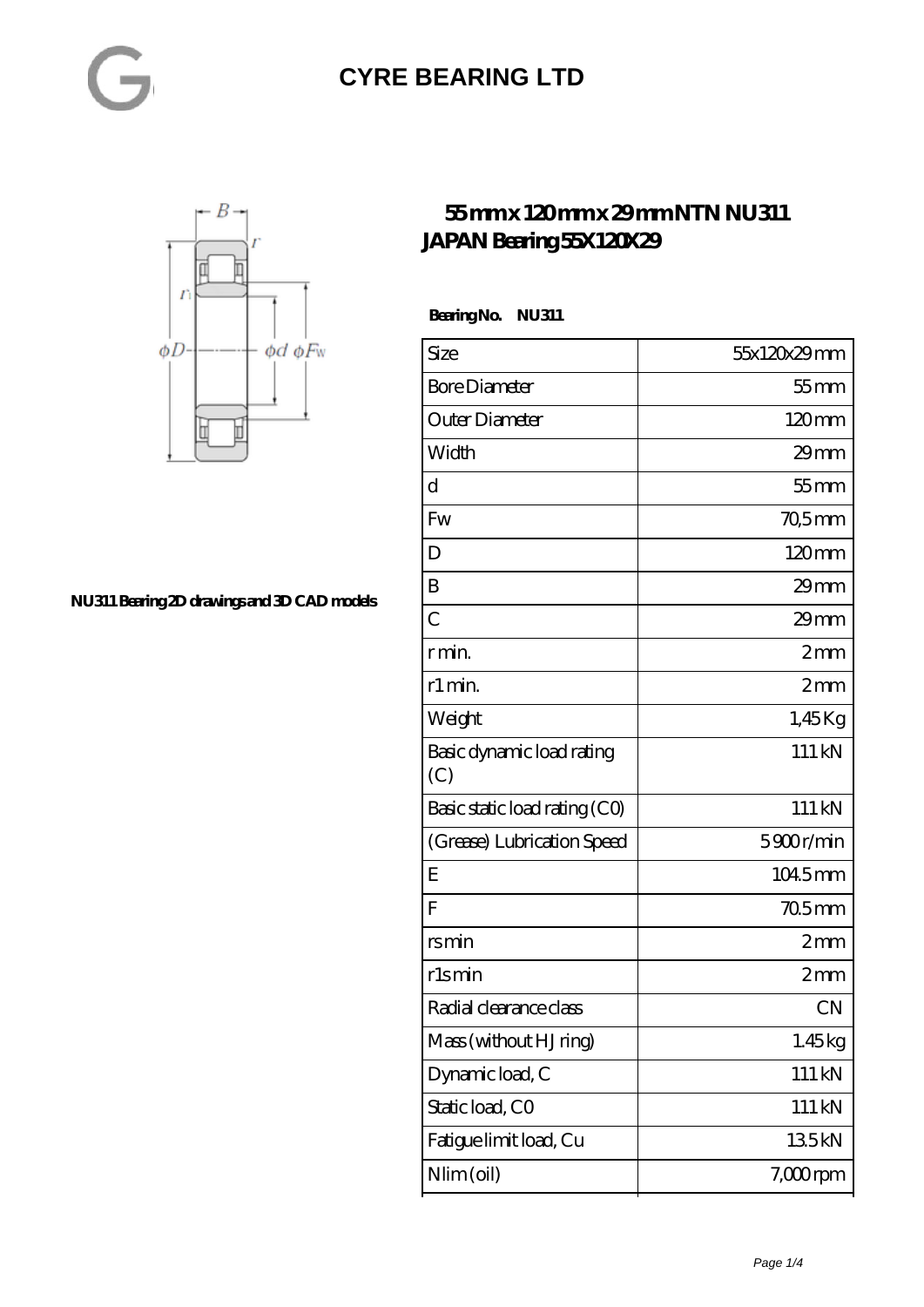# $\blacksquare$

### **[CYRE BEARING LTD](https://kxt-bearing.com)**

| Nlim (grease)                      | $5900$ rpm                                                       |
|------------------------------------|------------------------------------------------------------------|
| Min operating temperature,<br>Tmin | $-40^{\circ}$<br>C                                               |
| Max operating temperature,<br>Tmax | $120^\circ$<br>$\mathcal{C}$                                     |
| damin                              | 64 <sub>mm</sub>                                                 |
| damax                              | 69mm                                                             |
| dbmin                              | $72 \text{mm}$                                                   |
| Damax                              | $111 \,\mathrm{mm}$                                              |
| ramax                              | $2 \text{mm}$                                                    |
| rlamax                             | 2mm                                                              |
| Category                           | Cylindrical Roller Bearings                                      |
| Inventory                          | 0 <sup>0</sup>                                                   |
| Manufacturer Name                  | <b>NTN</b>                                                       |
| Minimum Buy Quantity               | N/A                                                              |
| Weight /Kilogram                   | 1.44                                                             |
| Product Group                      | <b>BO4144</b>                                                    |
| <b>Bore Profile</b>                | Straight                                                         |
| Cage Material                      | Steel                                                            |
| Precision Class                    | RBEC 1   ISO PO                                                  |
| Number of Rows of Rollers          | Single Row                                                       |
| Separable                          | Inner Ring- Both Sides                                           |
| Rolling Element                    | Cylindrical Roller Bearing                                       |
| Profile                            | Complete with Outer and<br>Inner Ring                            |
| Snap Ring                          | No                                                               |
| Internal Clearance                 | CO-Medium                                                        |
| Retainer                           | Yes                                                              |
| Relubricatable                     | Yes                                                              |
| Inch - Metric                      | Metric                                                           |
| <b>Other Features</b>              | Plain Inner Ring   2 Rib<br>Outer Ring   Cage on Outer<br>RingID |
| Long Description                   | 55MM Bore; Straight Bore                                         |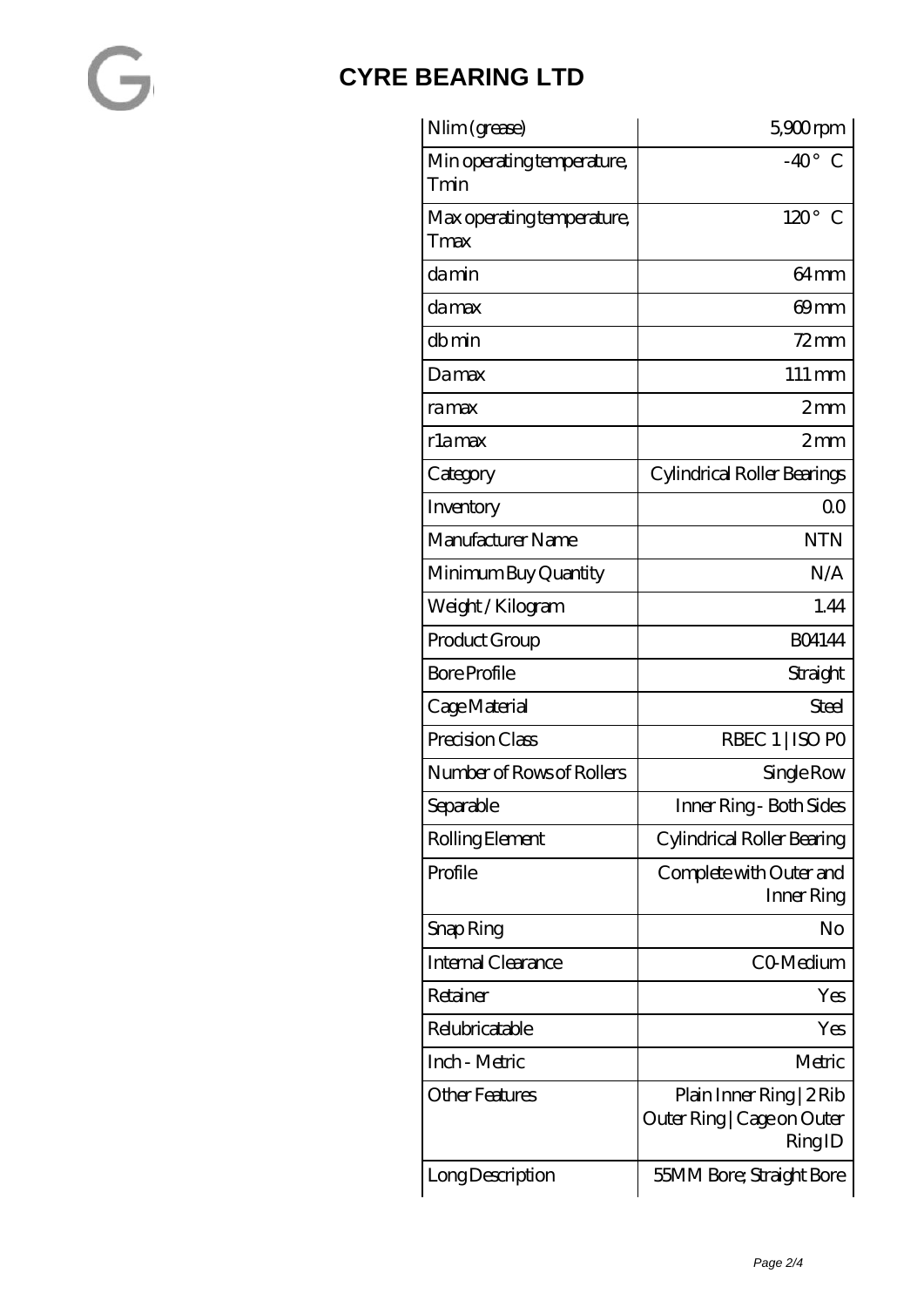# $\overline{\phantom{a}}$

#### **[CYRE BEARING LTD](https://kxt-bearing.com)**

|                          | Profile; 120MM Outside<br>Diameter; 29MM Width;<br>Steel Cage Matetrial; RBEC<br>1   ISO PO, Single Row,<br>Inner Ring - Both Sides<br>Separable; No Snap Ring;<br>Relubricatable; CO Medium<br>Inte |
|--------------------------|------------------------------------------------------------------------------------------------------------------------------------------------------------------------------------------------------|
| Category                 | Cylindrical Roller Bearing                                                                                                                                                                           |
| <b>UNSPSC</b>            | 31171547                                                                                                                                                                                             |
| Harmonized Tariff Code   | 8482.5000.00                                                                                                                                                                                         |
| Noun                     | Bearing                                                                                                                                                                                              |
| Manufacturer URL         | http://www.ntnamerica.co                                                                                                                                                                             |
|                          | m                                                                                                                                                                                                    |
| Manufacturer Item Number | <b>NU311</b>                                                                                                                                                                                         |
| Weight/LBS               | 318                                                                                                                                                                                                  |
| Outside Diameter         | 4724 Inch   120 Millimeter                                                                                                                                                                           |
| Width                    | 1.142Inch   29 Millimeter                                                                                                                                                                            |
| Bore                     | 2165Inch   55 Millimeter                                                                                                                                                                             |
| bore diameter:           | $55$ mm                                                                                                                                                                                              |
| static load capacity.    | 111000N                                                                                                                                                                                              |
| outside diameter:        | $120 \text{mm}$                                                                                                                                                                                      |
| precision rating         | ISO Class <sub>O</sub>                                                                                                                                                                               |
| overall width:           | 29mm                                                                                                                                                                                                 |
| maximum rpm:             | $700$ rpm                                                                                                                                                                                            |
| flanges:                 | (2) Outer Ring                                                                                                                                                                                       |
| bearing material:        | <b>Hardened Alloy Steel</b>                                                                                                                                                                          |
| bore type:               | Straight                                                                                                                                                                                             |
| cage material:           | Pressed Steel                                                                                                                                                                                        |
| number of rows           |                                                                                                                                                                                                      |
| finish/coating           | Uncoated                                                                                                                                                                                             |
| internal clearance:      | <b>CN</b>                                                                                                                                                                                            |
| closure type:            | Open                                                                                                                                                                                                 |
| ring separation:         | Separable Inner Ring                                                                                                                                                                                 |
| fillet radius            | 2mm                                                                                                                                                                                                  |
|                          |                                                                                                                                                                                                      |